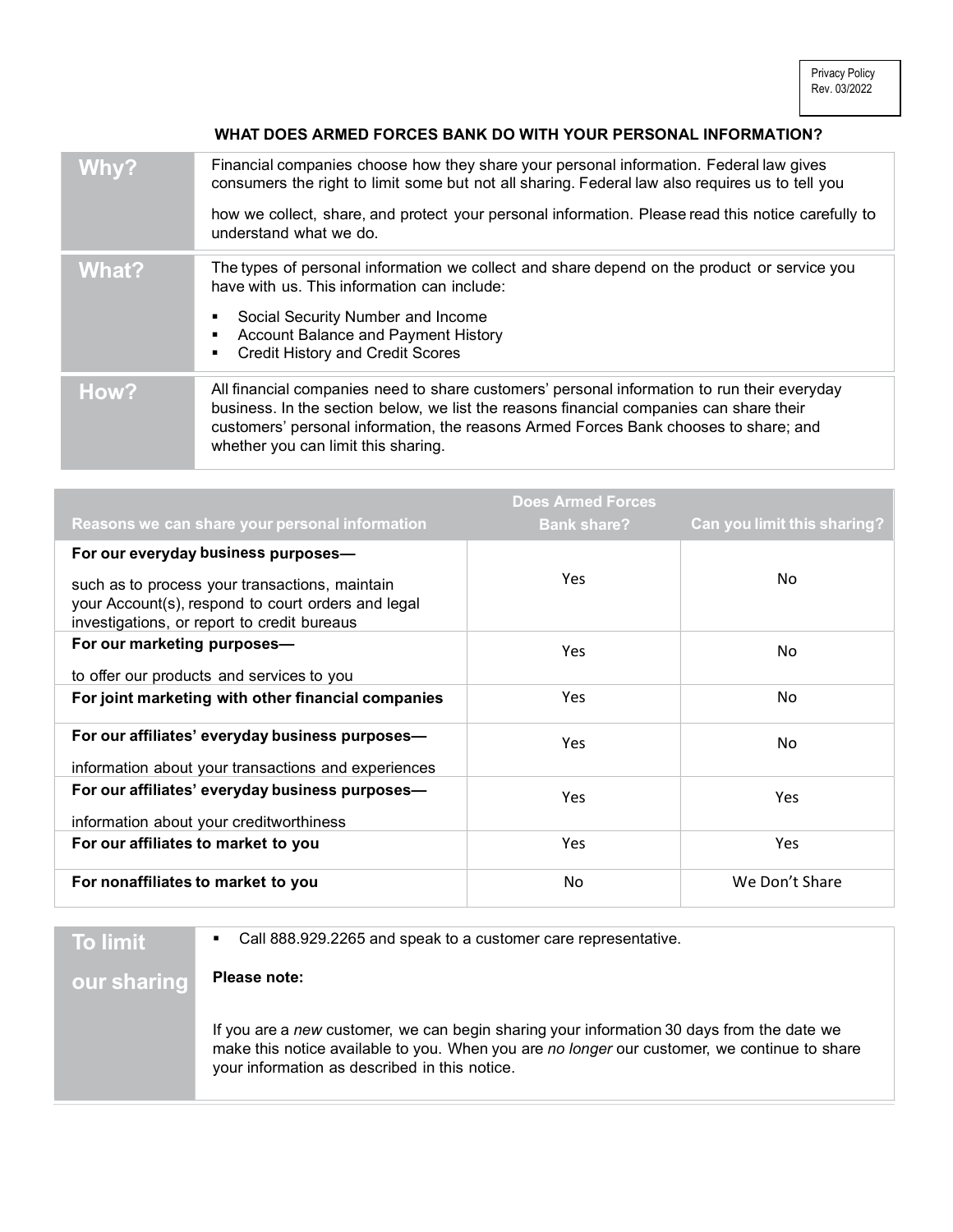Privacy Policy Rev. 03/2022

| Who we are                                                                               |                                                                                                                                                                                                                           |
|------------------------------------------------------------------------------------------|---------------------------------------------------------------------------------------------------------------------------------------------------------------------------------------------------------------------------|
| Who is providing this notice?                                                            | <b>Armed Forces Bank</b>                                                                                                                                                                                                  |
| What we do                                                                               |                                                                                                                                                                                                                           |
| How does Armed Forces Bank protect<br>my personal information?                           | To protect your personal information from unauthorized access<br>and use, we use security measures that comply with federal law.<br>These measures include computer safeguards and secured files<br>and buildings.        |
| <b>How does Armed Forces Bank collect</b><br>my personal information?                    | We collect your personal information, for example, when you                                                                                                                                                               |
|                                                                                          | Open an Account or deposit money<br>Pay your bills or apply for a loan<br>Use your Credit or Debit Card<br>٠<br>We also collect your personal information from others, such as credit bureaus,                            |
| Why can't I limit all sharing?                                                           | affiliates, or other companies.                                                                                                                                                                                           |
|                                                                                          | Federal law gives you the right to limit only                                                                                                                                                                             |
|                                                                                          | sharing for affiliates' everyday business purposes-information<br>٠<br>about your creditworthiness<br>affiliates from using your information to market to you<br>٠<br>sharing for nonaffiliates to market to you<br>٠     |
| What happens when I limit sharing<br>for an Account I hold jointly with<br>someone else? | Your choices will apply to everyone on your Account.                                                                                                                                                                      |
| <b>Definitions</b>                                                                       |                                                                                                                                                                                                                           |
| <b>Affiliates</b>                                                                        | Companies related by common ownership or control. They can be<br>financial and nonfinancial companies.<br>Our affiliates include Dickinson Financial Corporation and<br>٠                                                 |
|                                                                                          | Academy Bank, N.A.                                                                                                                                                                                                        |
| <b>Nonaffiliates</b>                                                                     | Companies not related by common ownership or control. They can be<br>financial and nonfinancial companies.<br>Armed Forces Bank does not share with nonaffiliates for<br>٠<br>purposes of allowing them to market to you. |
| Joint marketing                                                                          | A formal agreement between nonaffiliated financial companies that                                                                                                                                                         |
|                                                                                          | together market financial products or services to you.<br>Our joint marketing partners include financial service companies.                                                                                               |
| Call 888.929.2265 or go to afbank.com<br><b>Questions?</b>                               |                                                                                                                                                                                                                           |